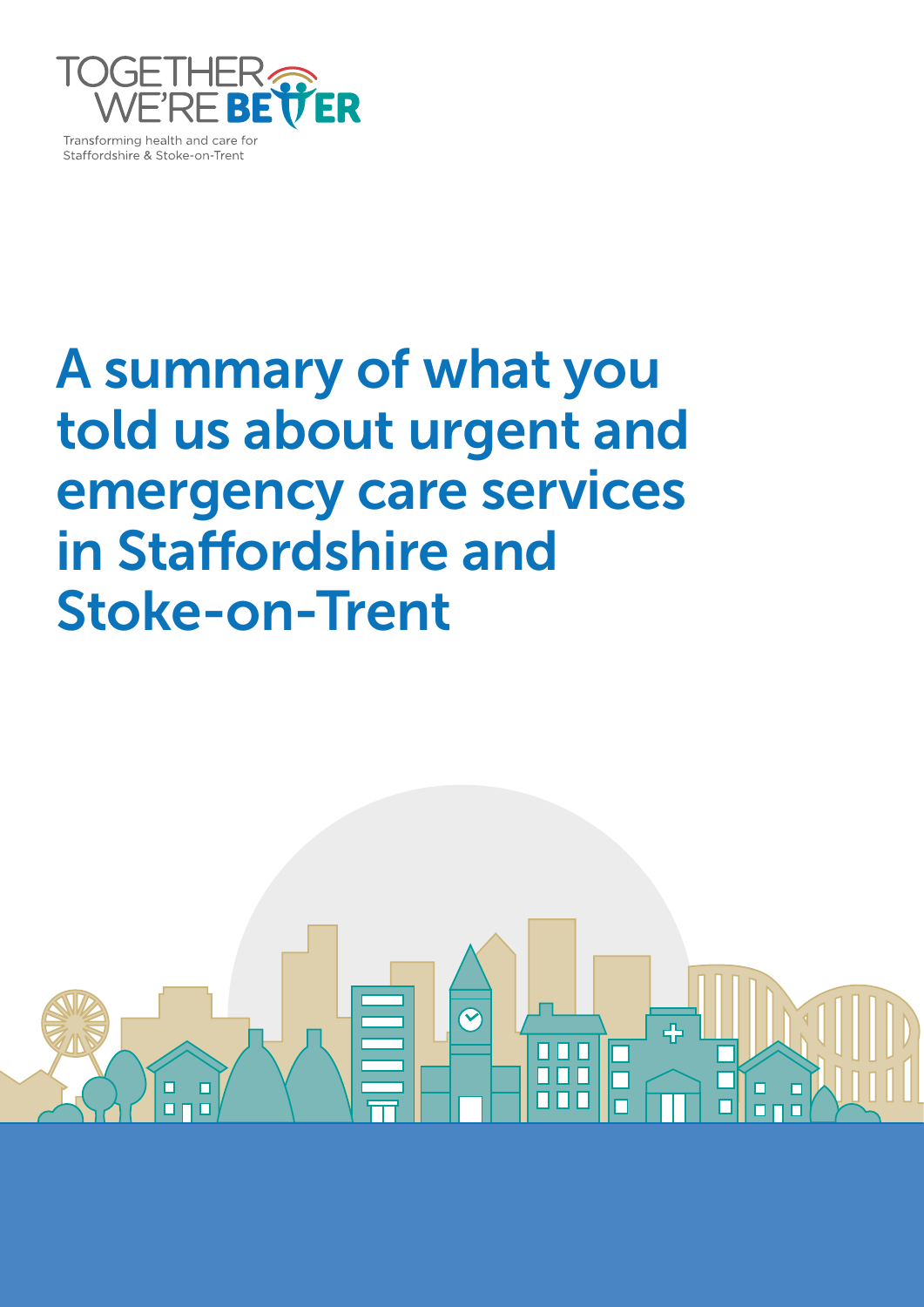

Between 23 September and 31 October 2021, the Together We're Better health and care partnership for Staffordshire and Stoke-on-Trent ran a survey and held three workshops about local urgent and emergency care services.

2

oг

◻

 $\frac{1}{1}$ 

88

пп

This was the latest stage in a conversation we started in 2019, when we held a 12-week listening exercise.

Thank you to everyone who took part in this conversation. We received a wealth of comments that will help us to understand local needs and improve health and care services.

This is a summary of the comments we received, and how they will be used to inform future improvements to local services. You can read our **full report of findings on the Together** [We're Better website](https://www.twbstaffsandstoke.org.uk/get-involved/previous-involvement-work/improving-urgent-and-emergency-care-services-in-staffordshire-and-stoke-on-trent).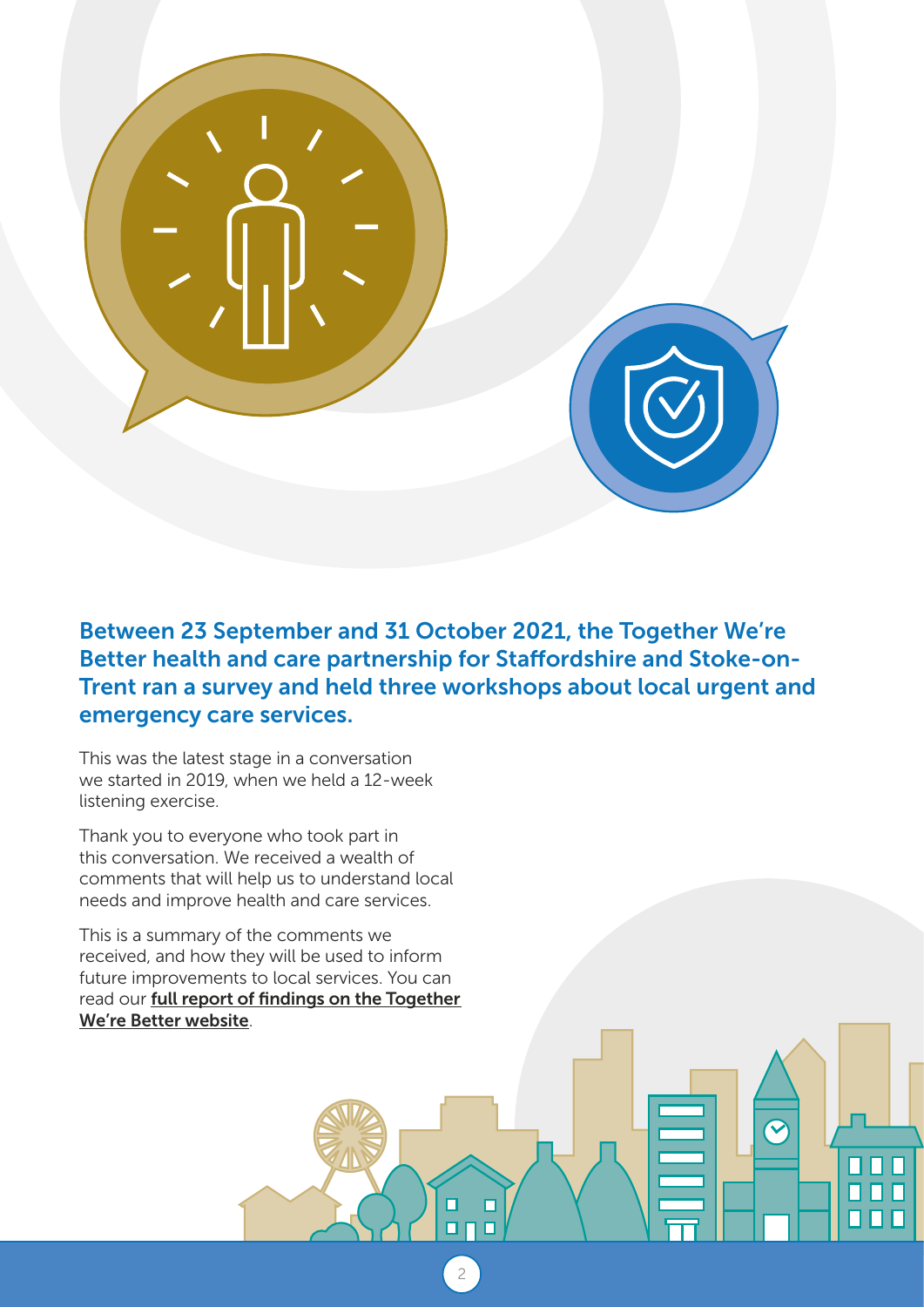# Why change is needed?

In 2019, we shared the challenges our local urgent and emergency care services face. We still face these challenges in 2021, alongside the extra pressures of responding to COVID-19. They are explained in more detail in our [listening exercise refresh document.](https://www.twbstaffsandstoke.org.uk/publications/304-uec-listening-exercise-refresh-september-2021-1/file)



Our work to improve urgent and emergency care services was paused in 2020 due to the COVID-19 response. Some of our services evolved during the pandemic and we had to make some temporary service changes. COVID-19 isn't over yet, and we're still having to work in a different way to help deliver safe services.

We are grateful to the staff who worked so hard to keep services running, and to you for being so understanding during the pandemic. It has been challenging for everyone, and now we want to learn from the changes we have made and from the experience of the pandemic so we can continue to provide

fair and quality services now and in the future.



Ambulance waiting times

Longer waiting times

Varying health of our population

COVID-19.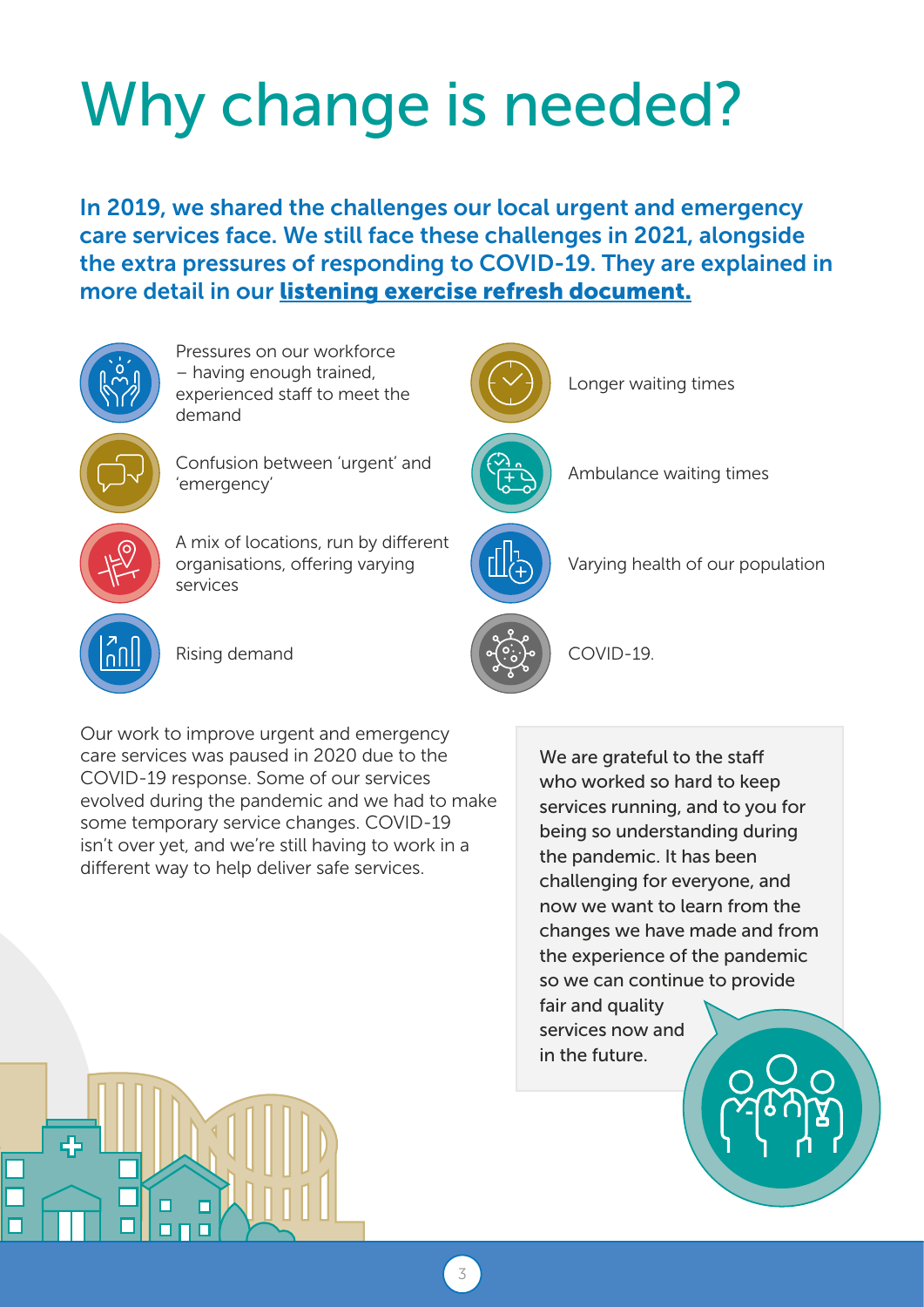# What will be different?

We are still developing our proposals and do not have all the answers yet. However, our clinicians and staff have been helping to design our local approach.

## Developing urgent treatment centres

Urgent treatment centres (UTCs) will bring together the services provided by walk-in centres and minor injuries units, but will also be able to treat more complex cases. They can provide access to specialist care, knowledge and advice with the aim of getting you home. The national standards say they must be open at least 12 hours a day, 365 days a year.

Since our listening exercise in 2019, there is also new national guidance for UTCs that we will need to review as we develop our future services.

UTCs are explained in more detail in our [listening exercise refresh](https://www.twbstaffsandstoke.org.uk/publications/304-uec-listening-exercise-refresh-september-2021-1)  [document](https://www.twbstaffsandstoke.org.uk/publications/304-uec-listening-exercise-refresh-september-2021-1) and in this [video from](https://www.england.nhs.uk/urgent-emergency-care/urgent-treatment-centres/)  [NHS England](https://www.england.nhs.uk/urgent-emergency-care/urgent-treatment-centres/).

UTCs cannot work alone, so we need a range of services that 'wrap around' them, offering the right level of support. They need to work in liaison with our emergency departments, which have access to the specialist services, including emergency theatres, anaesthetics, cardiac and stroke services.

We know there is not the demand. workforce, or the budgets available to support UTCs in every community. We need to design a whole system approach, which connects all our services, so they work together as a network. This includes an enhanced community urgent care offer, which helps you access urgent care locally.

We also need to improve access to other services, including mental health and our community teams to offer early support. Sometimes this will be referrals into hospital services, bypassing our urgent and emergency care services altogether.

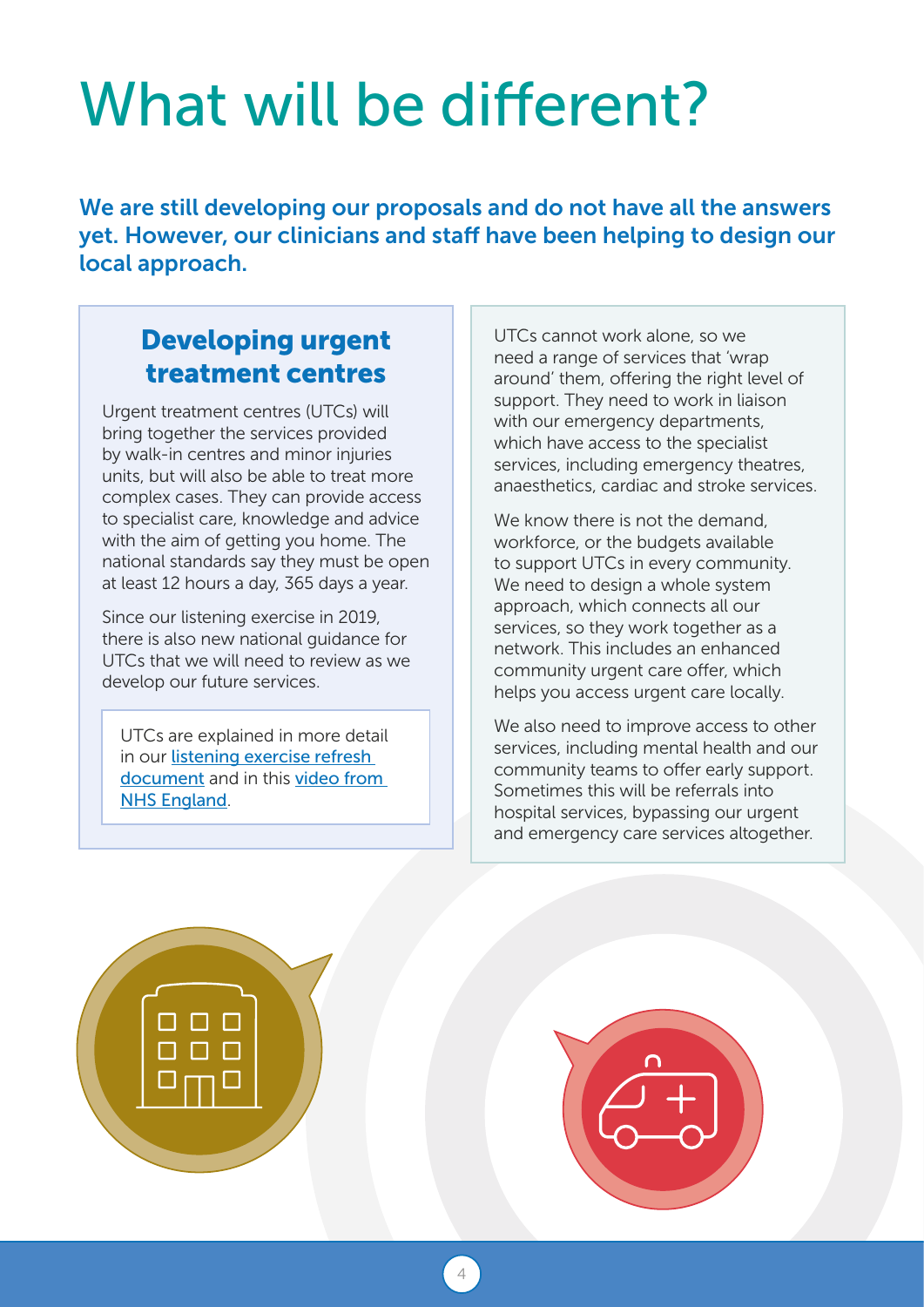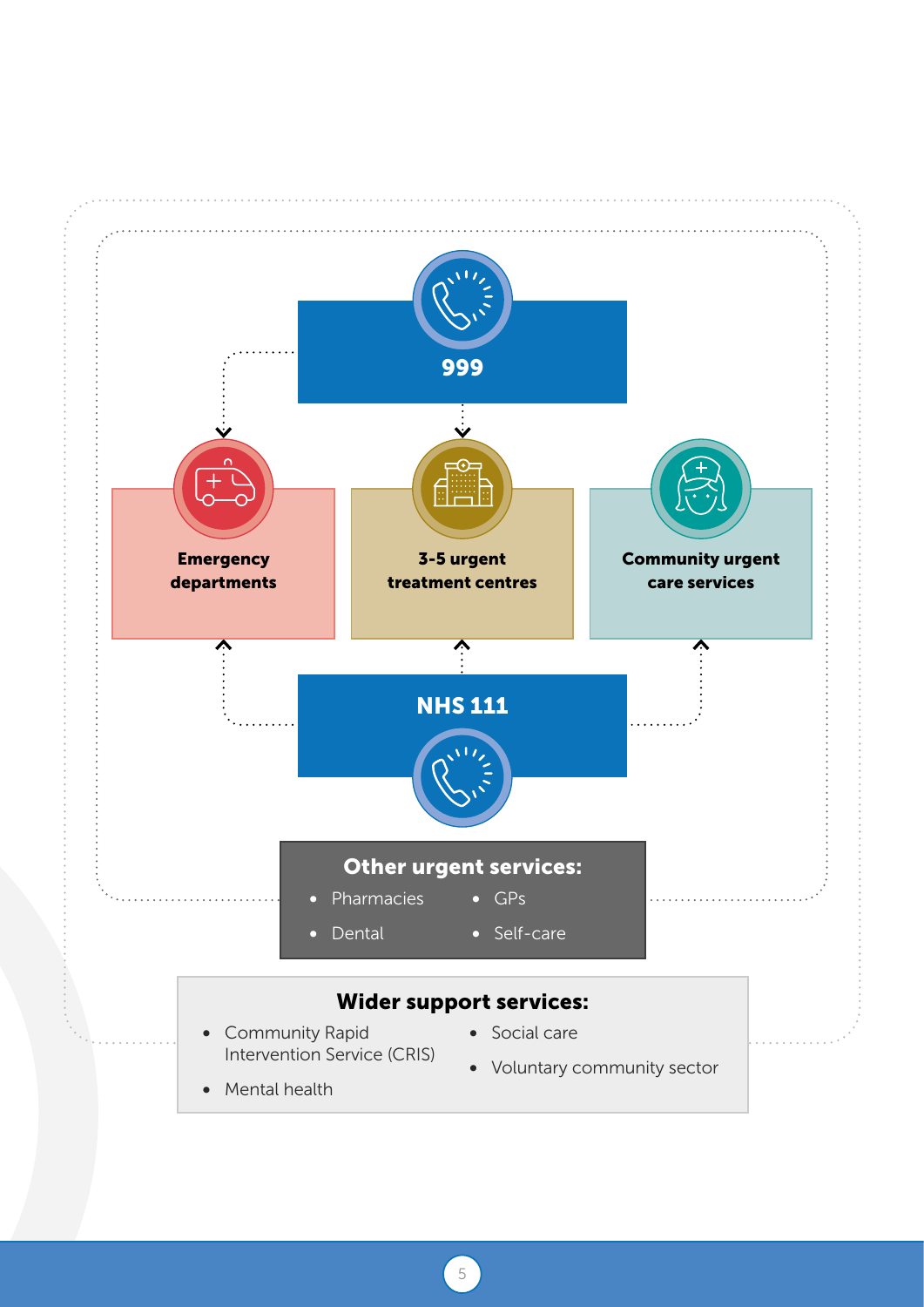## What did we want to find out?

#### We wanted to understand:



6

## Working with communities

We wanted to involve as wide a range of people as possible who use our services.

We contacted local voluntary organisations, service providers, councils, support groups and religious organisations, by phone and email, offering meetings and asking for their help to promote our survey and workshops.

We promoted the survey and events on our website and social media, and we sent out press releases to newspapers, and radio and television stations.





85 phone calls made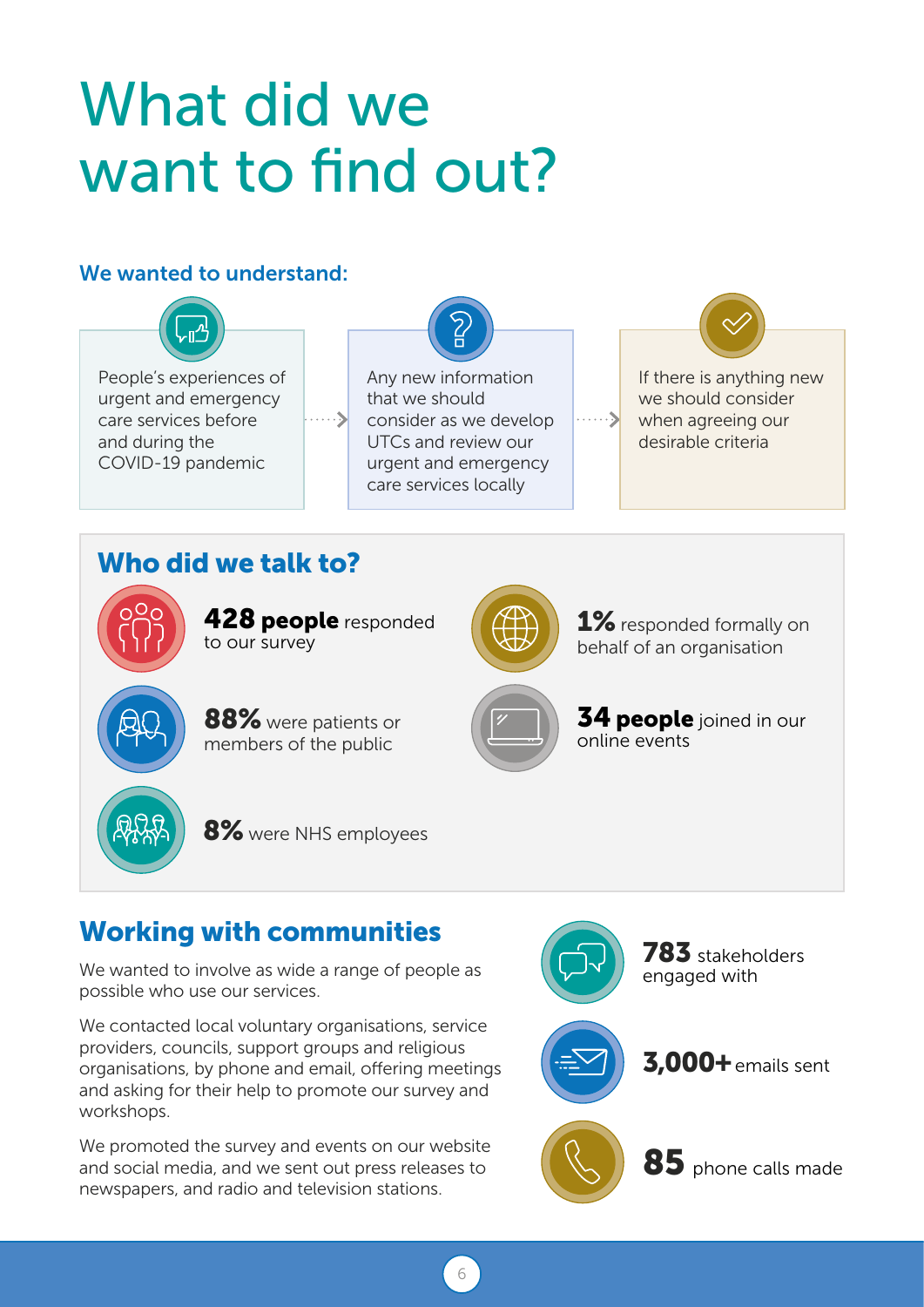## Your experiences before and since COVID-19

We asked about your experiences of using different services for urgent and emergency care, both before and since COVID-19. You gave us lots of information, and you can [read](https://www.twbstaffsandstoke.org.uk/get-involved/previous-involvement-work/improving-urgent-and-emergency-care-services-in-staffordshire-and-stoke-on-trent)  [the full report of findings on our website](https://www.twbstaffsandstoke.org.uk/get-involved/previous-involvement-work/improving-urgent-and-emergency-care-services-in-staffordshire-and-stoke-on-trent).

We asked people what they felt had gone well, and what challenges they faced when they used urgent and emergency care services.

Many of you had concerns about being able to get the help you needed quickly. However, we were glad to hear that many of you received good care.

Below are the most frequently mentioned comments about each service, before and since COVID-19, with the percentage of respondents who said them.

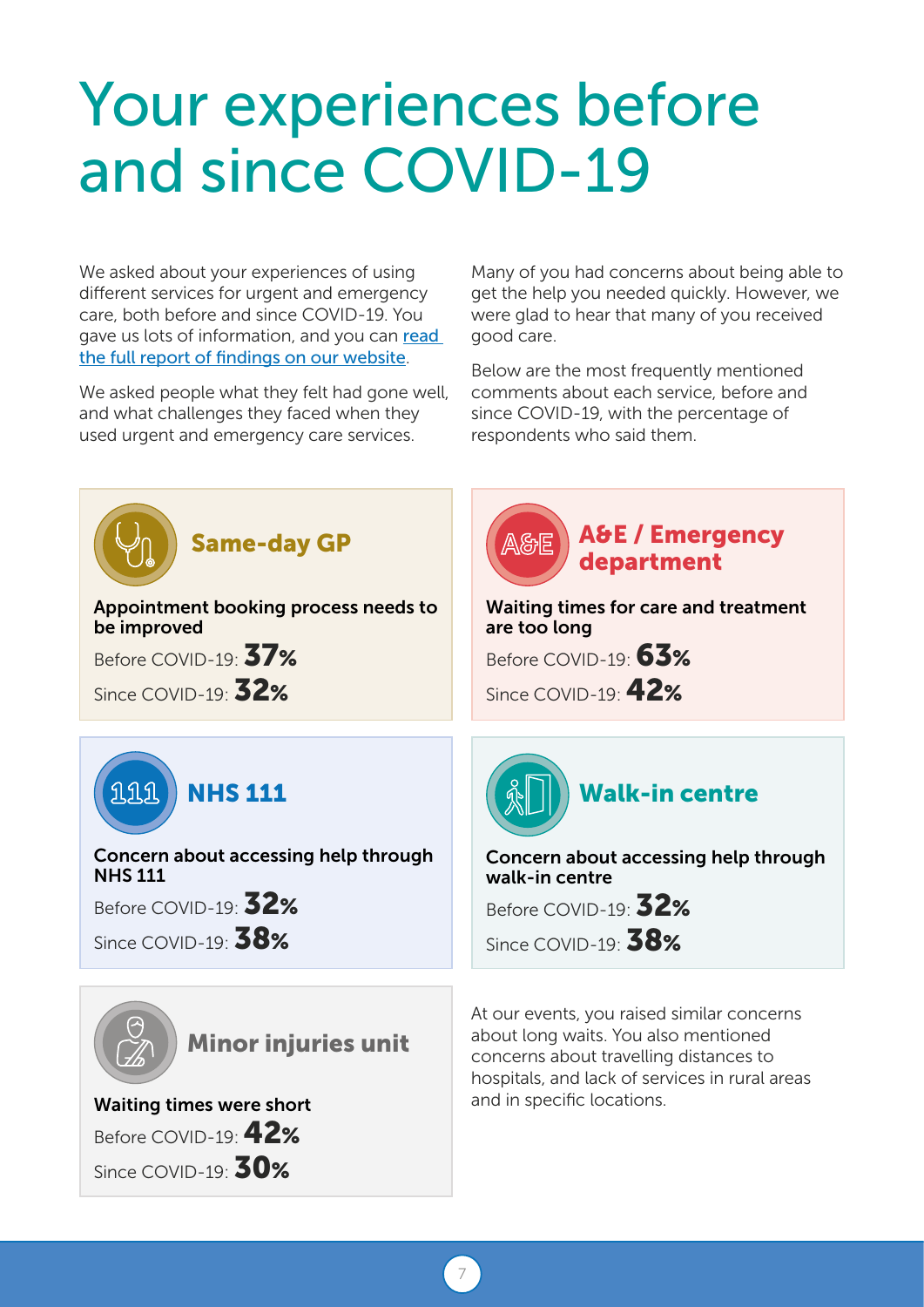## Views on the model of care

### We asked for your views on the new model of care, which includes creating the new urgent treatment centres in Staffordshire and Stoke-on-Trent.

care and care out of hours

Patients being assessed and directed to the right services

More than **7 out of 10** said you fully understand the challenges facing urgent and emergency care.

#### You would like to see:

- $\blacktriangleright$  Better access to alternative services to A&E and GP appointments
- $\blacktriangleright$  More GP appointments made available

Around 2 in 3 of you said you fully understand the new model of care.

#### You would like to see:

- ◆ Patients being assessed and directed to the right services – by clinically trained staff at A&E, at NHS 111, and by GPs
- $\blacktriangleright$  Improved access to NHS 111 it should be easier to get through, and call-back waits should be shorter

"I think the staff do a great job under the pressures they face. It would definitely ease pressure on a&e if there was a way to check wait times at local urgent care centres and walk ins."

"NHS 111 appears to be referring people into urgent and emergency care most of the time...perhaps even increasing workload unnecessarily."

"After ringing NHS 111 more local knowledge would be helpful. When I rang it was early morning and they wanted me to attend a GP that was the other side of the city, and I was in no state to drive."

"Work needs to be done with local people to educate them – most people locally head to A&E when they can not get a GP appointment for example. Also, GPs need to open to thier patients."



Concern over poor access to NHS 111

> Patients need more information about UTCs

> > **Consider** vulnerable groups (e.g.

dementia patients) and

Need to ensure  $\bigcup$  carers access to urgent care locally across the area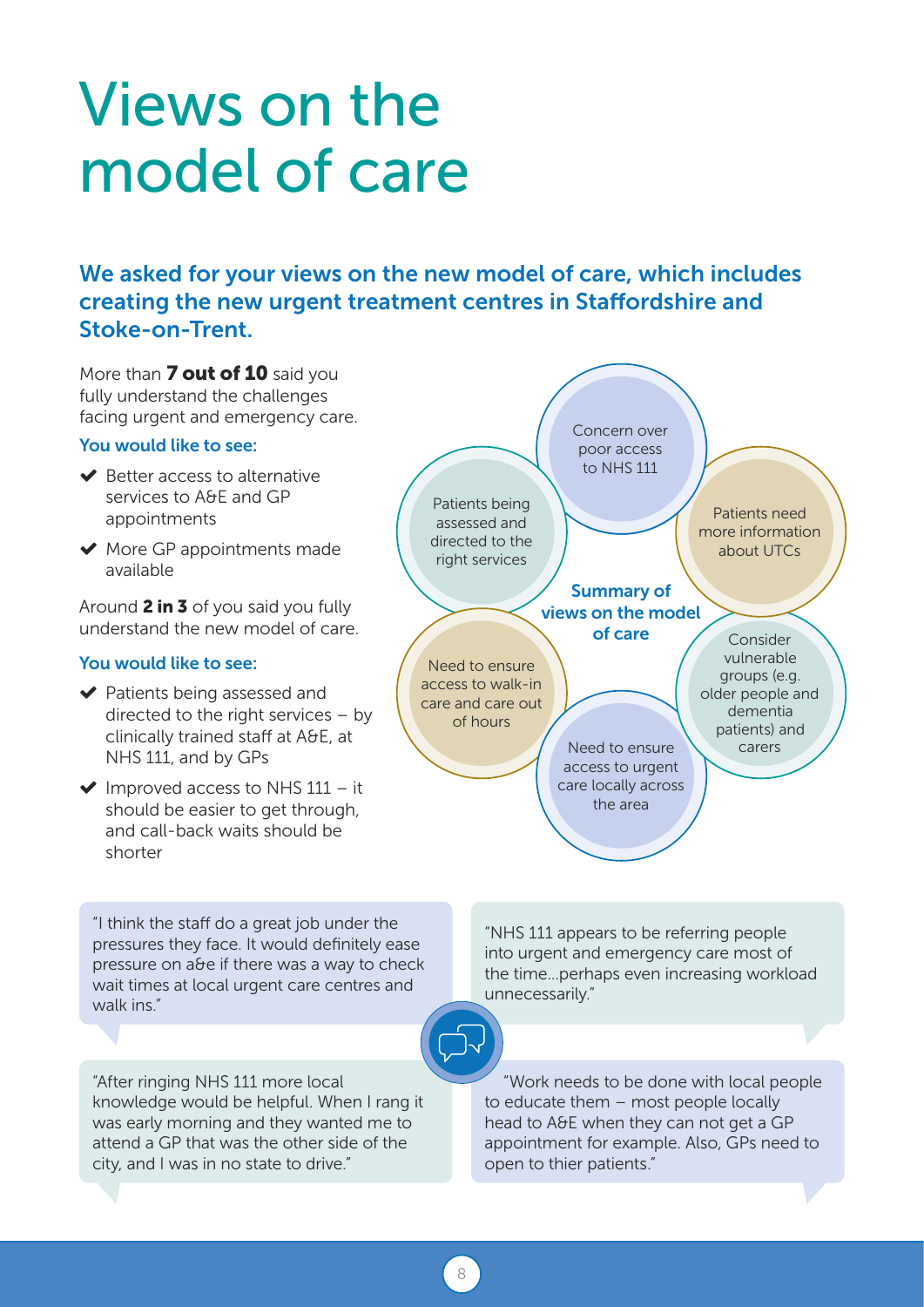## Your views...

### Your views on delivering services at urgent treatment centres

#### How concerned are you about the move to UTCs?

Nearly **half** of you were concerned or very concerned

"I can see that something needs to change, so this structure may work better than the current one. There needs to be actual follow through though and not just another way to pass patients from service to service."

#### Are there specific groups whose needs we should think about when we develop UTCs?

More than  $1$  in  $3$  asked us to think about the needs of older people

Nearly  $1$  in 4 asked us to think about people using public transport

"Elderly people who do not understand how to use these centres or not be able to get to them. Locations should be easy to get to."

### Your views on where UTCs should be placed

When thinking about where UTCs should be located, what are the most important things to consider?

More than half of you said we need to make sure that locations of UTCs are accessible

More than  $1$  in  $4$  of you said we need to make sure that appropriate parking is available

"Ease of access by all methods – on foot, those using public transport and private transport. Must be substantial appropriate (ideally free) parking near by."



#### How far would you be willing to travel to a UTC?

Overall average distance you would be willing to travel

6.5 miles

#### How long would you be willing to travel for?

Overall average time you would be willing to travel

18 mins

### What else should we think about when planning UTCs?

#### Your main suggestions were:

Nearly 1 in 5 of you asked us to provide more services locally

Around  $1$  in  $10$  of you asked us think about improved public transport access

Around  $1$  in  $10$  of you asked us to think about the need for adequate staffing

"Centres should be centrally located, evenly distributed and be at a site where access and parking are not an issue that patients have to worry about."